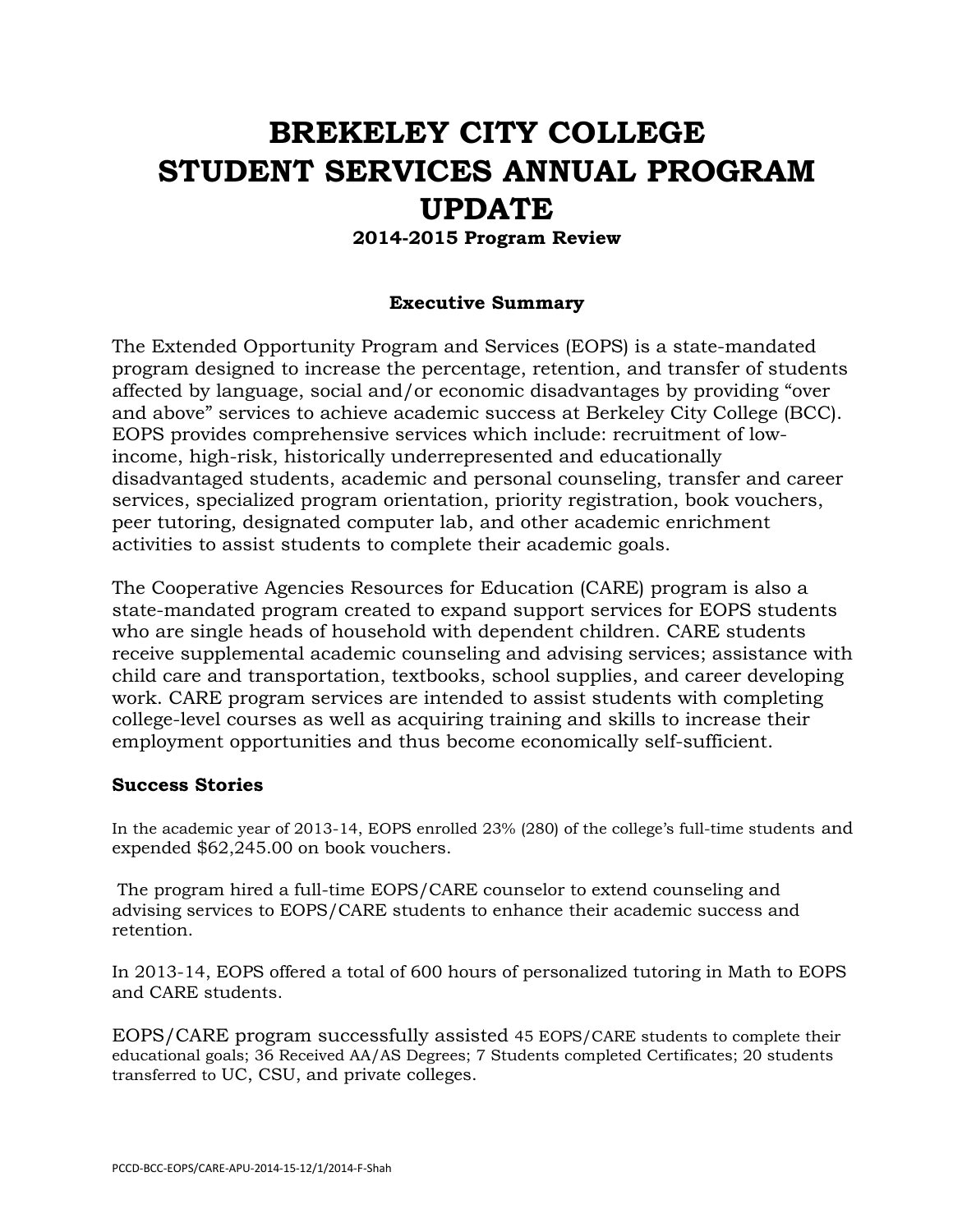# **Program Needs (personnel, facilities, technology, funding, equipment, etc)**

EOPS/CARE program has needs in the following areas:

#### **Personnel:**

- As indicated in the EOPS/CARE previous year Program Review Updates, the program would benefit from the hiring of two classified level tutors. These tutors will be in addition to the imbedded tutorial services students receive in basic Math and English classes. The extended tutoring support provided to EOPS/CARE students will help the program with increasing the academic success rate of its participants.
- Since the EOPS program serves close to 300 students per academic year, the one full-time counselor has limited appointment availability to successfully meet with each student three times each semester as required by the Title-Five guidelines. Having an additional part-time counselor will allow the program to offer additional counseling services to the students and help to fulfill their Mutual Responsibility Contract, which requires them to meet at least three times with an EOPS counselor.
- The EOPS program will benefit from hiring an Outreach/Recruitment Personnel Staff, as the position has been vacant since 2007.

# **I. Mission, History, and Description of Services Provided**

## **Mission**

The mission of the Extended Opportunity Programs and Services at Berkeley City College is to provide financial and academic support to students whose educational and socioeconomic backgrounds may prevent them from successfully attending college. EOPS provides students with services including orientation, early registration, specialized counseling, academic planning, career guidance, academic progress monitoring, basic skills instruction, tutoring, book grants, transfer assistance, and special cultural awareness activities.

The mission of Cooperative Agencies Resources for Education (CARE), a supplemental program to EOPS, is to provide financial assistance to students who are single heads of household with dependent children. CARE students receive supplemental counseling and advisement services; assistance with child care and transportation, textbooks and school supplies; programs, workshops, activities or classes to enhance personal development parenting or study skills; group support; peer networking; and information and referrals to campus and community based human services programs.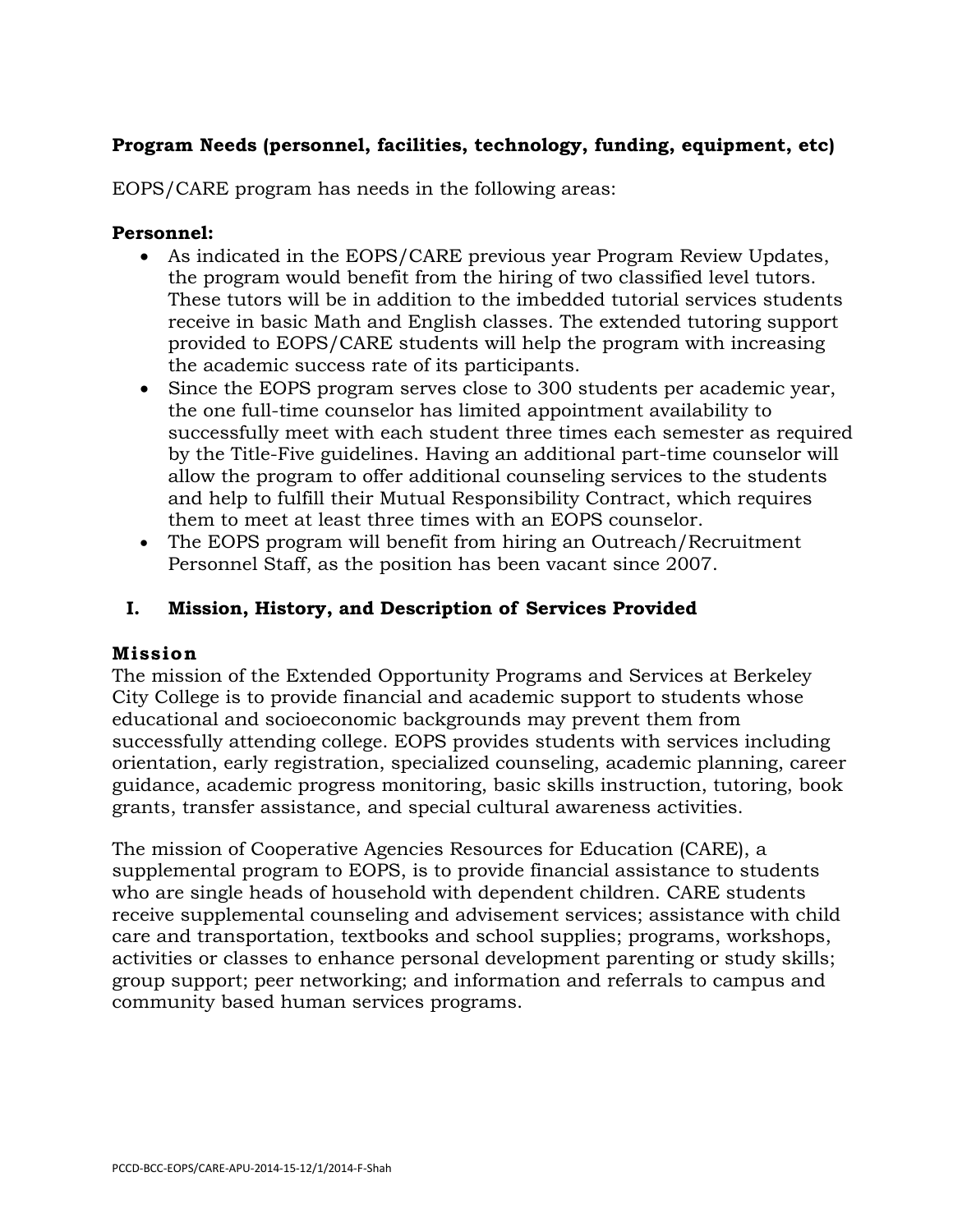## **History**

The EOPS program was established in 1969 with the passage of Senate Bill 164 (Alquist). The legislature encouraged the California Community Colleges to develop programs and services "over, above and in addition to those regularly offered at the college," and to enhance persistence, retention and success rates of students who experience social and economic barriers. The legislature further established the Cooperative Agencies Resources for Education (CARE) program in 1982 as supplemental educational support services and activities for EOPS students, who are welfare-dependent, single heads-of-households and in need of college level education and vocational training to increase employment opportunities.

#### **Description of Services**

The following is a list of core services and support EOPS provides to its students:

Counseling and advisement: EOPS/CARE provides academic, personal and career counseling to all program participants. Each student attends two individualized counseling meetings each semester to prepare and/or update their student education plan (SEP), as well as to receive referrals to other support services that enhance students' persistence and retention rates.

EOPS/CARE program orientation: All new EOPS and CARE students attend mandatory EOPS/CARE orientations to familiarize them with the programs services, regulations, college catalog, academic standards, financial aid procedures, transfer to UCs/CUSs, and student success programs, such as, DSPS, TRiO, PACE, ASBCC, Starting Point Mentorship, Transfer Alliance Project (TAP), Transfer Guarantee Admission (TAG) and Stiles Hall.

Priority registration: EOPS/CARE students receive priority registration each semester per Title V guidelines. The EOPS/CARE counselor designates priority registration day as walk-in counseling to assist students with enrollment and other related questions.

Mid-term academic progress check: each semester EOPS/CARE conducts midsemester progress report session. Around mid-semester, students are provided an academic progress report form, which they must take to their instructors to obtain feedback on their progress in their courses. Students who are not succeeding academically are provided interventions including referrals to tutoring, academic counseling, and referrals for workshops.

Book voucher: all eligible EOPS/CARE students receive book vouchers to purchase textbooks through the campus bookstore. The amount of the book voucher varies each semester, depending on state allocation and number of participants in the program.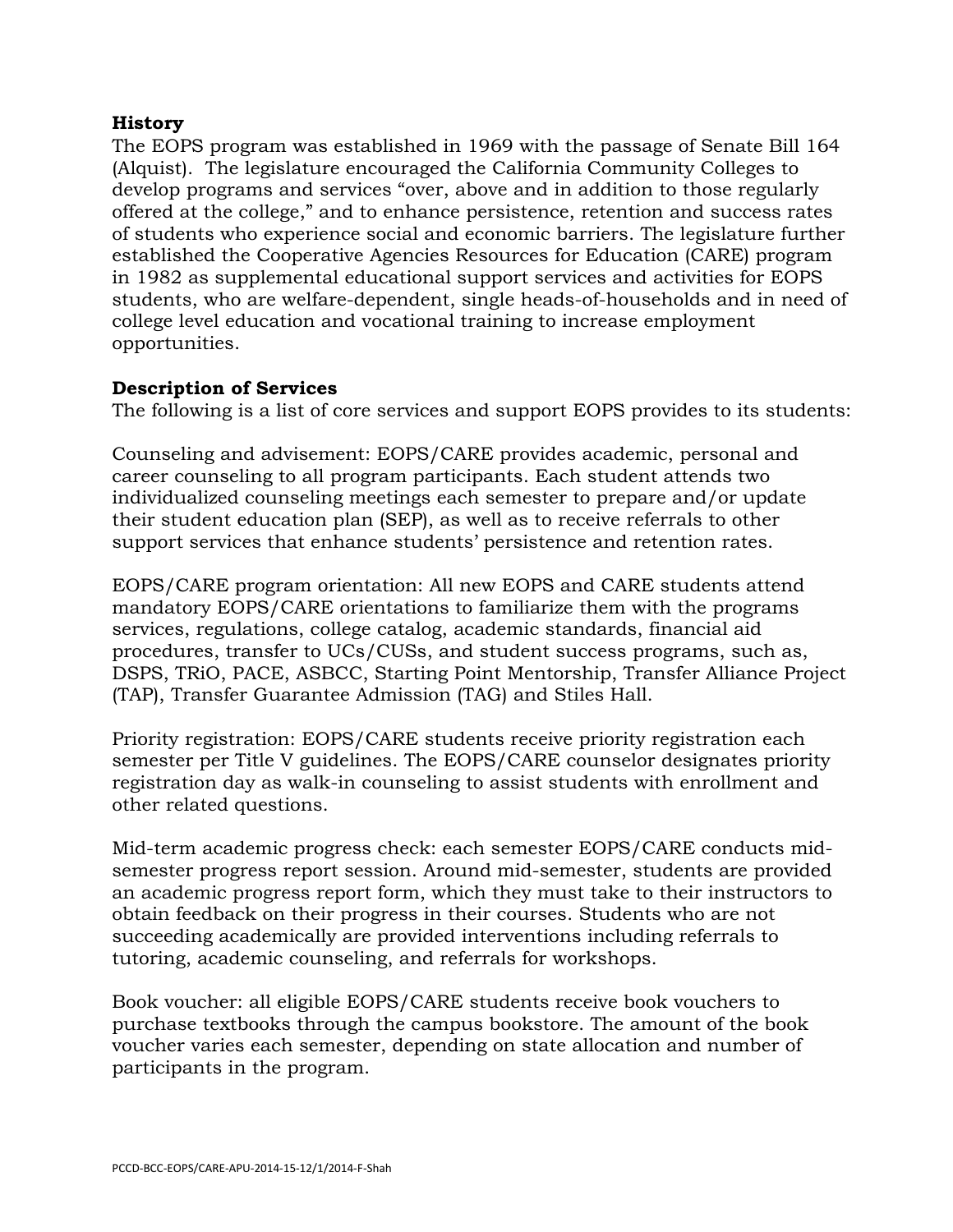Book Loan Program: Students may borrow additional textbooks from the EOPS/CARE book loan program for classes, beyond what they were able to purchase with their book vouchers. Students are required to return the textbooks at the end of the semester. The book loan program also provides headphones on a check-out basis for students to use in the computer lab when needed.

Recruitment: EOPS/CARE is involved in various outreach and recruitment efforts throughout the year to recruit perspective eligible students from local feeder high schools, Adult schools, and other community programs. EOPS staff also actively participates in BCC Expo, Berkeley City College Orientation (BCCO), annual high school counselors' breakfast, and college Pathways programs.

EOPS Computer Lab/Study Area: EOPS/CARE students have a designated computer lab, equipped with 5 computers, a printer, and supplies for students to utilize. Students are also provided two print-cards each semester to use in college computer labs when needed. Students are also provided with a designated study area in the EOPS/CARE computer lab to conduct individual or group-study sessions.

Academic supplies: All new students receive a onetime package of: pencils, pens, notebooks, and binders during the EOPS/CARE orientation.

Retention and Success Program for students on probation: all students placed on academic probation (GPA below 2.0 or failure to complete a minimum of 9 units, excluding DSPS students) must attend a monthly meeting with the graduate counseling intern. Students are provided personal and academic counseling and referrals to tutorial services, mental health, and community based programs. Students also participate in study skills, time-management, self-development, and career exploration workshops provided by the graduate counseling intern.

Transfer advising: the EOPS/CARE program assists transferring students with completing admission applications and other forms for colleges and universities. The EOPS/CARE counselor and coordinator also assists students with EOP recommendation forms to EOP programs at the four-year institution

# **Student Learning Outcomes (SLOs) / Service Area Outcomes (SAOs)**

The EOPS/CARE program developed student learning and service area outcomes that reflect the goals and missions of the program and Berkeley City College.

Student Learning Outcome: As a result of attending the EOPS/CARE orientation, students will be able to a) identify services available to them as EOPS/CARE participants and identify the different academic programs and student services available to them at Berkeley City College b) fulfill their responsibilities as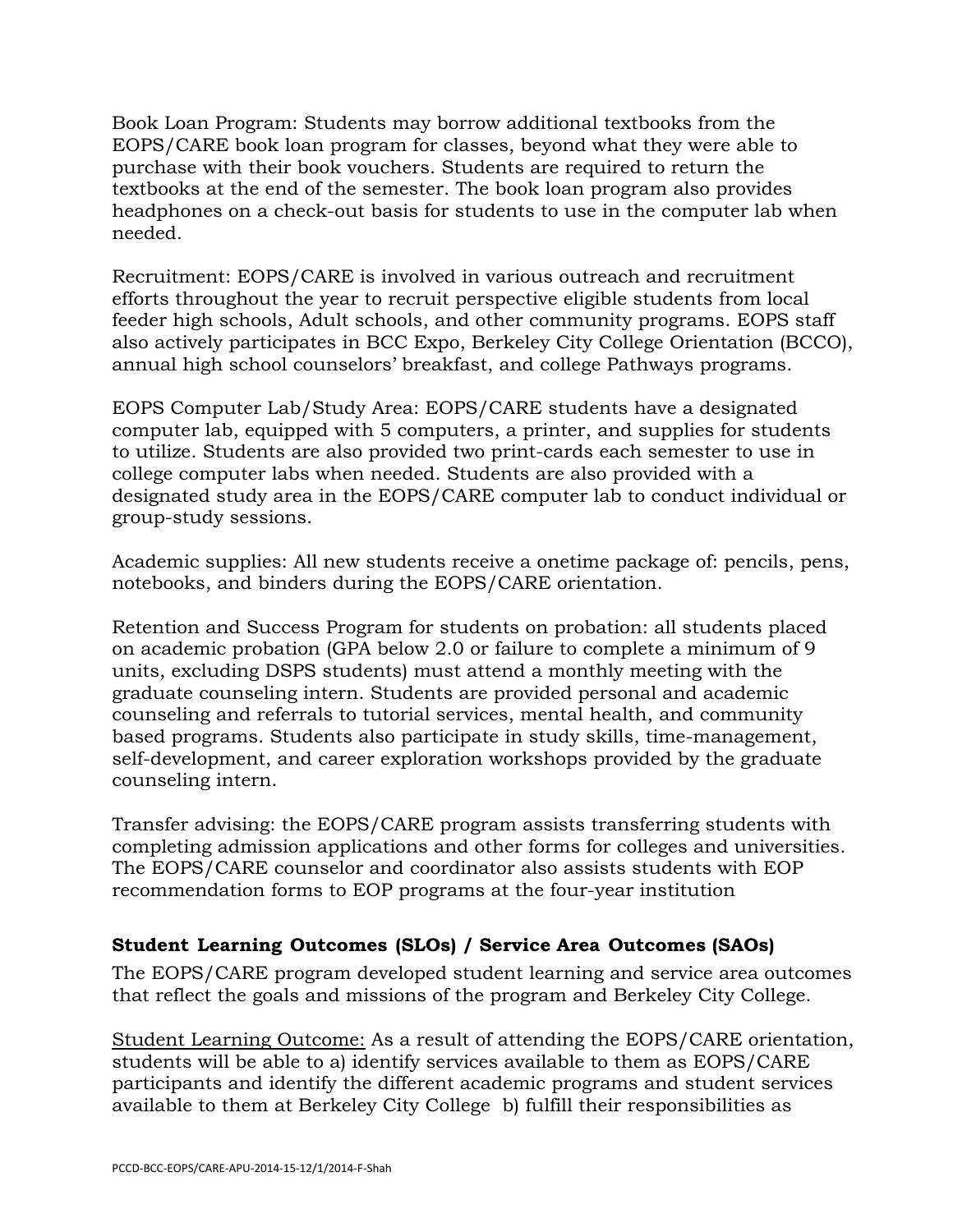EOPS/CARE students by completing the three mandated counseling contacts, submit mid-semester progress reports, participate in priority registration, and utilize book voucher services in a timely manner.

Service Area Outcomes: Provide financial and academic support to students.

The following surveys were administrated to students in the summer 2014 session and during new students' orientations at the beginning of the fall 2014 semester. Analysis of the feedbacks received from students via the surveys is indicated in Section II: Assessment, Evaluation and Planning of the report.

## **Mapping SLO and SAO to Institutional Learning Outcomes**

The 2013-14 EOPS SLO and SAO were linked to two of the seven BCC's Institutional Outcomes: Information Competency and Self-Awareness

# **II. ASSESSMENT, EVALUATION AND PLANNING**

## **Quantitative Assessments**

| <b>Students Served</b> | 2009-10 | 2010-11 | 2011-12 | 2012-13 | 2013-14 | $2014 - 15*$ |
|------------------------|---------|---------|---------|---------|---------|--------------|
| EOPS participant       | 362     | 390     | 352     | 235     | 259     | 280          |
| CARE participant       | 19      | 26      | 30      |         |         |              |
| Total                  | 381     | 416     | 382     | 266     | 280     | 301          |

Demographic of EOPS and CARE Students

\*Fall2014 numbers only.

## Gender

| <b>EOPS</b> | 2009-10 |      | 2010-11 |      | 2011-12 |      | 2012-13 |      | 2013-14 |      |
|-------------|---------|------|---------|------|---------|------|---------|------|---------|------|
| Female      | 230     | 64%  | 243     | 62%  | 219     | 62%  | 146     | 62%  | 159     | 61%  |
| Male        | 100     | 28%  | 118     | 30%  | 100     | 28%  | 66      | 28%  | 74      | 29%  |
| Unknown     | 32      | 9%   | 29      | 7%   | 33      | 9%   | 23      | 10%  | 26      | 10%  |
| Total       | 362     | 100% | 390     | 100% | 352     | 100% | 235     | 100% | 259     | 100% |

| <b>CARE</b> | 2009-10 |          | 2010-11 |      |    | 2011-12 |    | 2012-13 | 2013-14 |      |
|-------------|---------|----------|---------|------|----|---------|----|---------|---------|------|
| Female      | 17      | 89%      | 21      | 81%  | 29 | 87%     | 28 | 90%     | 17      | 81%  |
| Male        | ∍       | 11%      | ົ       | 8%   |    | 3%      | 0  | 0%      |         | 0%   |
| Unknown     |         | $0.00\%$ | ͻ       | 12%  | 3  | 10%     | 3  | 10%     | 4       | 19%  |
| Total       | 19      | 100%     | 26      | 100% | 30 | 100%    | 31 | 100%    | 21      | 100% |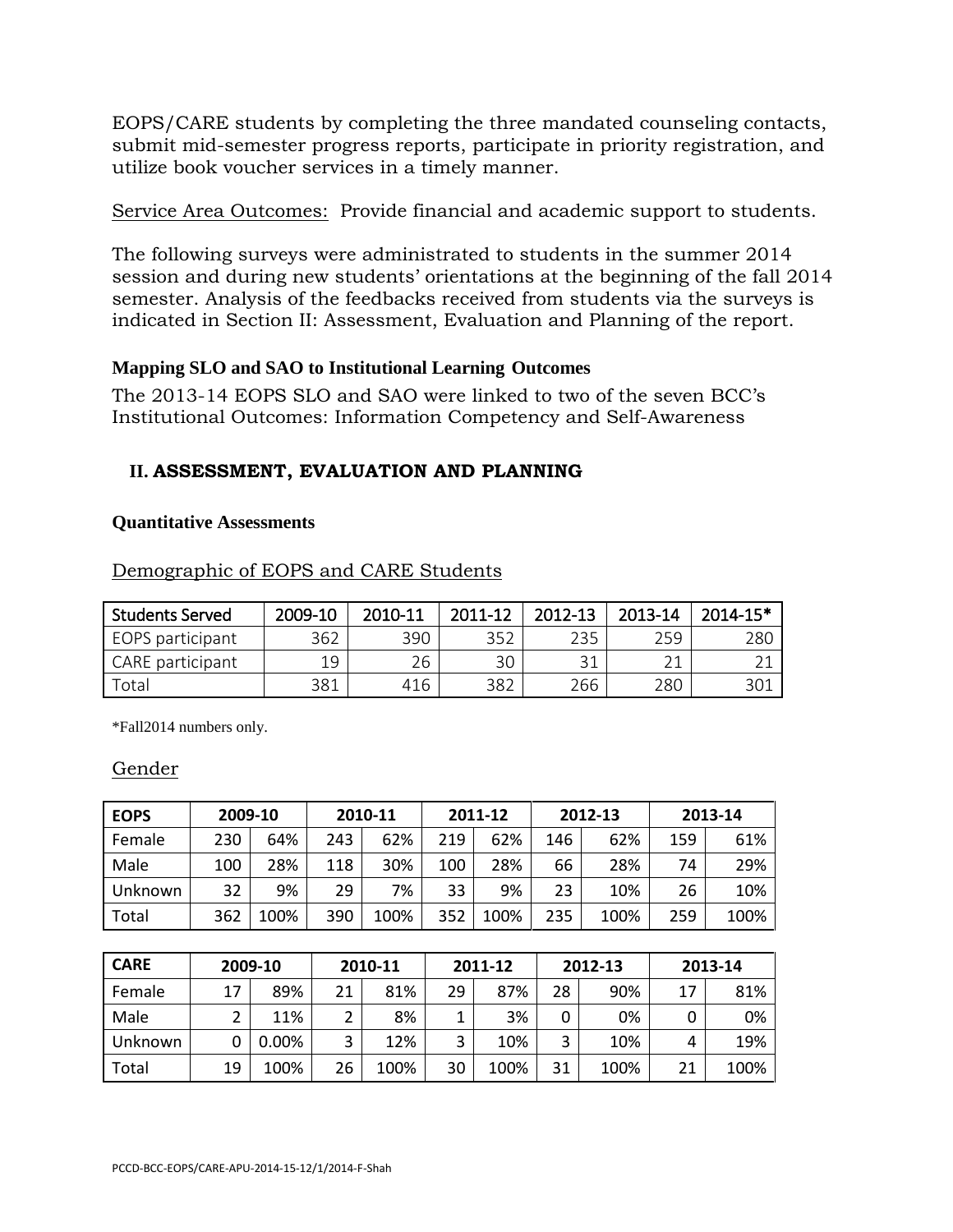# **Ethnicity**

| <b>EOPS</b>           | 2009-10 |      | 2010-11 |      | 2011-12 |      | 2012-13 |      | 2013-2014 |      |
|-----------------------|---------|------|---------|------|---------|------|---------|------|-----------|------|
| African-American      | 150     | 41%  | 173     | 44%  | 158     | 45%  | 118     | 50%  | 108       | 42%  |
| Indian/Alaskan Native | 3       | 1%   | 7       | 2%   | 3       | 1%   | 2       | 1%   | ◢<br>ᅩ    | 0%   |
| Asian                 | 28      | 8%   | 32      | 8%   | 31      | 9%   | 22      | 9%   | 37        | 14%  |
| Filipino              | 3       | 1%   | 3       | 1%   | 2       | 1%   |         | 0%   | 1         | 0%   |
| Hispanic              | 38      | 10%  | 47      | 12%  | 48      | 14%  | 31      | 13%  | 51        | 20%  |
| Pacific Islander      | 4       | 1%   | 7       | 2%   | 3       | 1%   |         | 0%   | 1         | 0%   |
| Two or More Races     | 1       | 0%   | 14      | 4%   | 17      | 5%   | 11      | 5%   | 14        | 5%   |
| Non-Respondent        | 112     | 31%  | 75      | 19%  | 64      | 18%  | 26      | 11%  | 14        | 5%   |
| White Non-Hispanic    | 23      | 6%   | 32      | 8%   | 26      | 7%   | 23      | 10%  | 32        | 12%  |
| Total                 | 362     | 100% | 390     | 100% | 352     | 100% | 235     | 100% | 259       | 100% |

| <b>CARE</b>           | 2009-10 |      |        | 2010-11 |                | 2011-12 |    | 2012-13 |    | 2013-2014 |  |
|-----------------------|---------|------|--------|---------|----------------|---------|----|---------|----|-----------|--|
| African-American      | 14      | 74%  | 18     | 69%     | 15             | 50%     | 14 | 45%     | 13 | 62%       |  |
| Indian/Alaskan Native | 0       | 0%   | 0      | 0%      | 0              | 0%      | 0  | 0%      |    | 5%        |  |
| Asian                 | 0       | 0%   | 1      | 4%      | $\mathbf{1}$   | 3%      | 2  | 6%      | 1  | 5%        |  |
| Filipino              | 0       | 0%   | 1      | 4%      | 0              | 0%      | 0  | 0%      | 0  | 0%        |  |
| Hispanic              |         | 5%   | 2      | 8%      | 4              | 13%     | 2  | 6%      | 2  | 10%       |  |
| Pacific Islander      | 0       | 0%   | 1<br>┻ | 4%      | $\mathbf{1}$   | 3%      | 0  | 0%      | 0  | 0%        |  |
| Two or More Races     | 0       | 0%   | 0      | 0%      | 1              | 3%      | 1  | 3%      |    | 5%        |  |
| Non-Respondent        | 3       | 16%  | 2      | 8%      | 6              | 20%     | 9  | 29%     | 2  | 10%       |  |
| White Non-Hispanic    | 1       | 5%   | 1      | 4%      | $\overline{2}$ | 7%      | 3  | 10%     | 1  | 5%        |  |
| Total                 | 19      | 100% | 26     | 100%    | 30             | 100%    | 31 | 100%    | 21 | 100%      |  |

# Age

| <b>EOPS</b> | 2009-10 |      | 2010-11 |      | 2011-12 |      | 2012-13 |      | 2013-14 |      |
|-------------|---------|------|---------|------|---------|------|---------|------|---------|------|
| $1 - 18$    | 3       | 1%   | 10      | 3%   | 4       | 1%   | 5       | 2%   | 6       | 2%   |
| 18 & 19     | 58      | 16%  | 77      | 20%  | 67      | 19%  | 39      | 17%  | 73      | 28%  |
| 20 to 24    | 107     | 30%  | 120     | 31%  | 109     | 31%  | 66      | 28%  | 58      | 22%  |
| 25 to 29    | 57      | 16%  | 62      | 16%  | 48      | 14%  | 26      | 11%  | 21      | 8%   |
| 30 to 34    | 37      | 10%  | 33      | 8%   | 25      | 7%   | 24      | 10%  | 30      | 12%  |
| 35 to 39    | 25      | 7%   | 13      | 3%   | 23      | 7%   | 13      | 6%   | 13      | 5%   |
| 40 to 49    | 41      | 11%  | 47      | 12%  | 45      | 13%  | 34      | 14%  | 29      | 11%  |
| $50 +$      | 34      | 9%   | 28      | 7%   | 31      | 9%   | 28      | 12%  | 29      | 11%  |
| Total       | 362     | 100% | 390     | 100% | 352     | 100% | 235     | 100% | 259     | 100% |

| <b>CARE</b> | 2009-10 |      | 2010-11 |      | 2011-12 |      |    | 2012-13 | 2013-14 |      |
|-------------|---------|------|---------|------|---------|------|----|---------|---------|------|
| 18 & 19     |         | 0%   |         | 0%   |         | 0%   |    | 3%      |         | 0%   |
| 20 to 24    | 8       | 42%  | 9       | 35%  | 10      | 33%  | 6  | 19%     |         | 14%  |
| 25 to 29    | 3       | 16%  | 10      | 38%  |         | 23%  | 10 | 32%     | 9       | 43%  |
| 30 to 34    |         | 11%  |         | 4%   | 6       | 20%  | 6  | 19%     | 4       | 19%  |
| 35 to 39    | 3       | 16%  | 3       | 12%  | 4       | 13%  | 3  | 10%     |         | 5%   |
| 40 to 49    | 3       | 16%  | 3       | 12%  | 3       | 10%  | 5  | 16%     | 4       | 19%  |
| Total       | 19      | 100% | 26      | 100% | 30      | 100% | 31 | 100%    | 21      | 100% |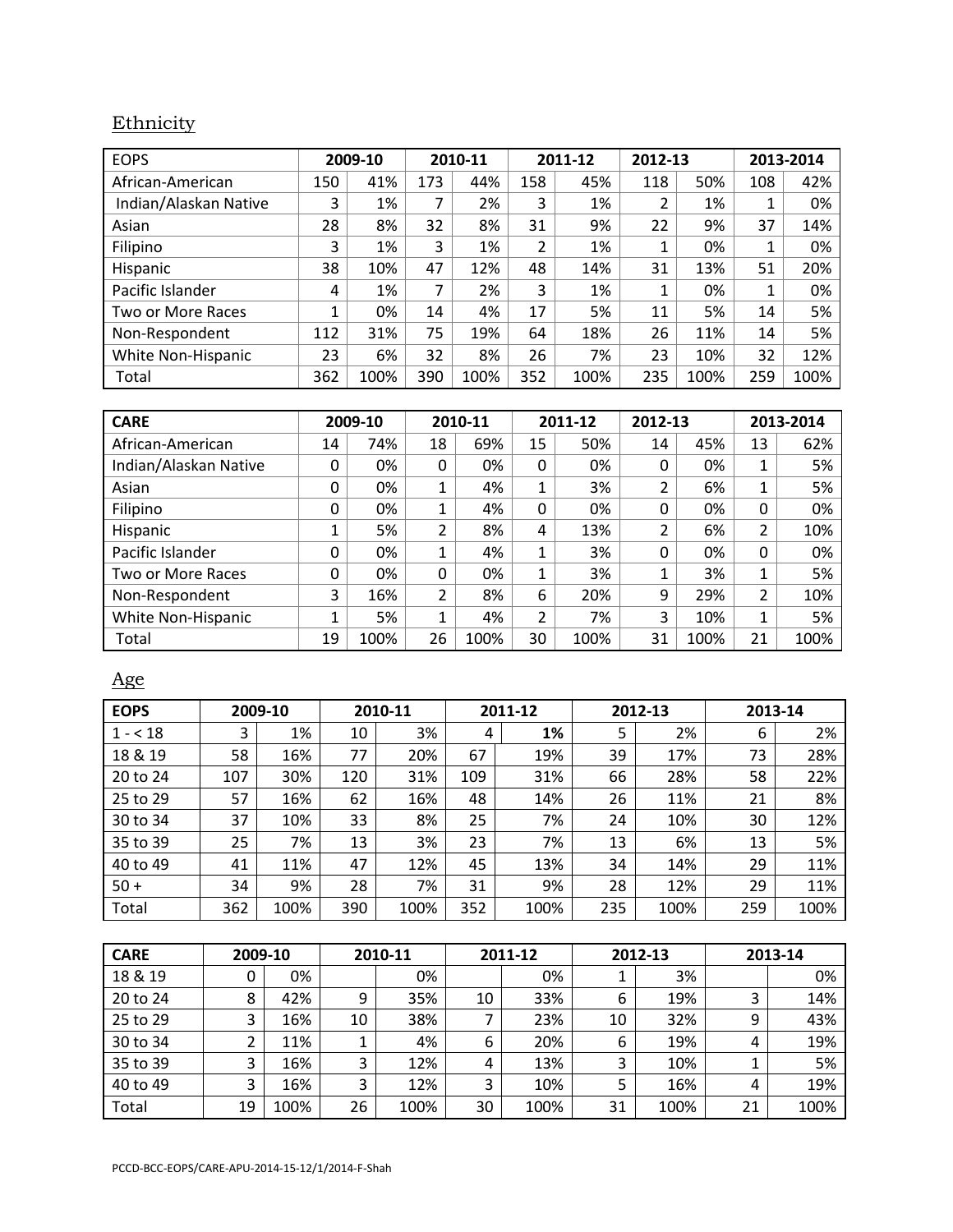## Student Learning Outcomes Assessment Results

The following ten questions were presented in the New Students' Orientation survey that was administered at the end of the orientations in the Fall 2014 semester.

- Q1. I am aware of the services provided by the EOPS/CARE program.
- Q2. I understand the eligibility requirements for the EOPS/CARE program.
- Q3. I know how long I can remain eligible for EOPS/CARE services.
- Q 4. I know how to remain in compliance with my EOPS/CARE Mutual Responsibility Contract.
- Q 5. I know how to use the EOPS/CARE the book voucher service.
- Q 6. I understand the minimum number of units that must be completed and the minimum GPA requirement must complete each semester to qualify for EOPS/CARE services.
- Q 7. I know how to schedule a counseling appointment with my EOPS/CARE counselor.
- Q 8. I know how to check and use my priority registration.
- Q 9. I am aware of the different educational programs I can pursue at BCC.
- Q 10. I am aware of the Golden Four General Education Courses needed for transfer to a California State University.



Result Analysis: The survey data indicated that the information provided in the EOPS/CARE new students' orientation helped increased students' knowledge of the programs as majority of them raked "strongly agree" in their ability to identify EOPS/CARE services & eligibility requirements and understand their responsibilities as the EOPS/CARE students.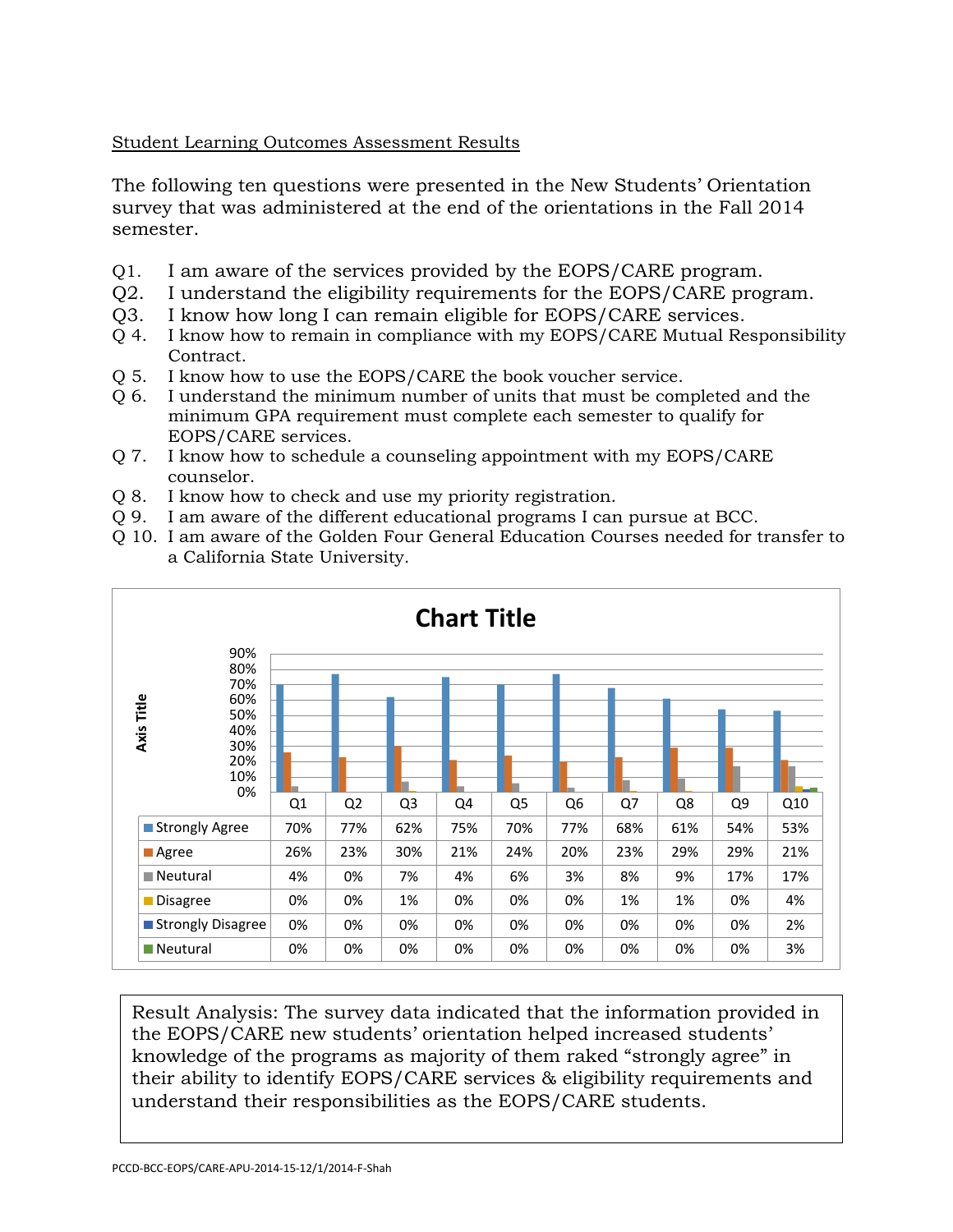# Service Area Outcomes Assessment Results

The following End-of-Semester survey was administered to students in the summer 2014 session to examine the effectiveness of the EOPS/CARE programs in providing financial and academic support to students.

- Q1. Overall EOPS Program Services.
- Q2. EOPS/CARE Orientation was helpful in providing information about EOPS/CARE services and requirements.
- Q3. My book voucher was processed in a timely manner (within 48 hours after being approved for a book voucher).
- Q4. I was able to schedule an appointment with my EOPS counselor that best met my schedule.
- Q5. I received support and reminders to complete my and submit midsemester Progress Report.
- Q6. I received reminders about my Priority Registration date.
- Q7. I received reminder notices and/or telephone calls about important deadlines, workshops, and academic related information.
- Q8. I was able to communicate with the EOPS/CARE staff and counselor by telephone, email, or in person in a timely manner.



Results Analysis: the survey data revealed that EOPS/CARE staff provided financial and support services at a positive level of "Excellent" and "Good" in their delivery of services to students. This indicates that students received courteous reminders, sufficient financial support, and accurate information/services from the EOPS/CARE program.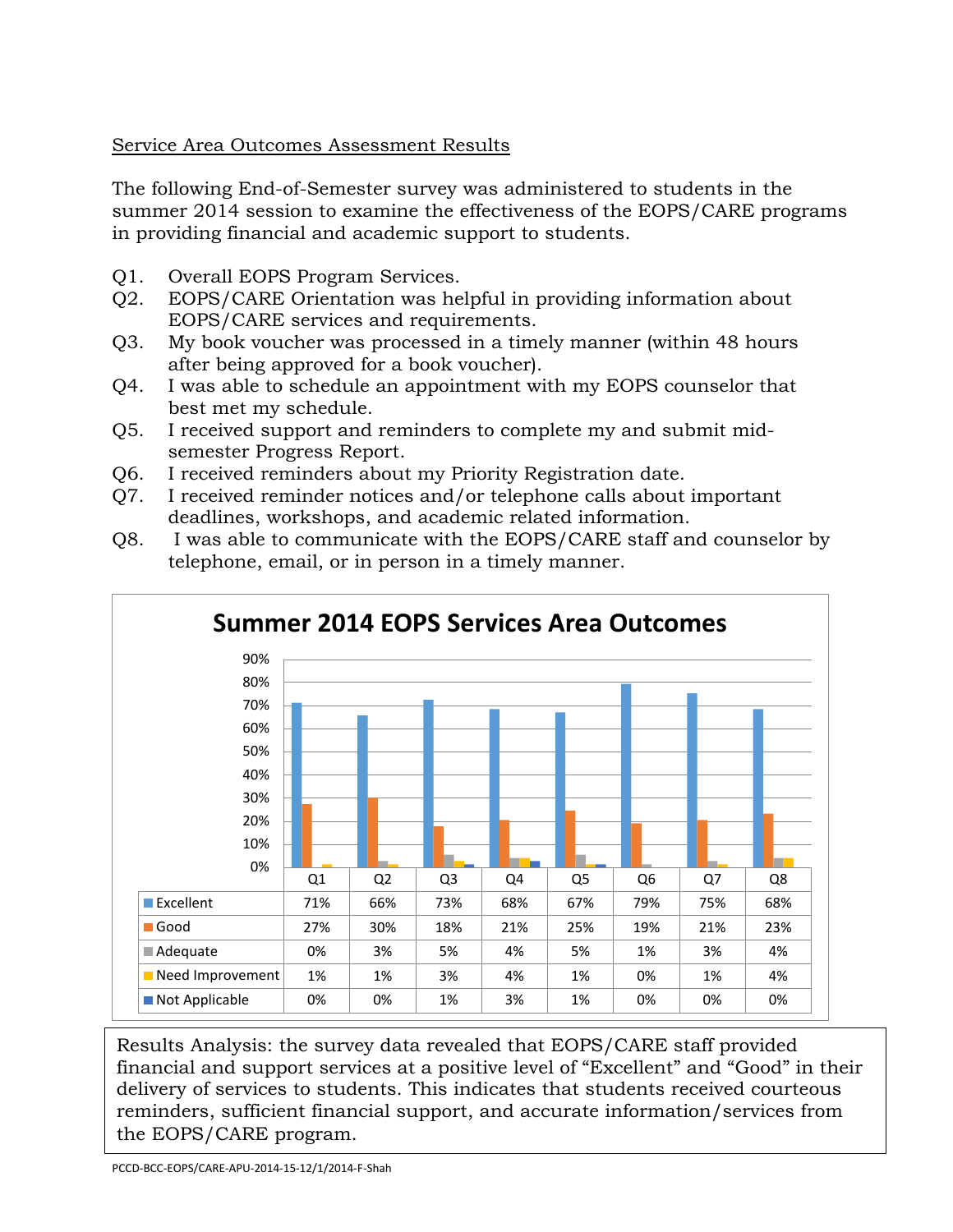# Action Plan for Student Learning Outcomes and Service Area Outcomes

SLO: Overall, students achieved the desired learning outcomes as majority noted favorable remarks related to their ability to identify services provided by the EOPS/CARE program and that they understand their role and responsibility in successfully fulfilling the programs requirements to continue their eligibility for the programs. However, a small number of students ranked their aware of the transfer to a California State University (CSU) at the natural level. Based on this feedback, the EOPS/CARE Counselor and Coordinator will work to increase students awareness of the transfer process to CSUs, by ensuring that a sufficient amount of time is spent covering the information during the orientations. Also, the program will offer workshops and counseling services to help students better understand the CSU general education requirements.

SAO: Survey data revealed that majority of the students noted overall positive remarks for the majority of EOPS services and programs, felt they received helpful information during the new students orientation, received financial and academic counseling services in a timely manner, received a sufficient number of reminders regarding important deadlines, and were able to easily communicate with counselors and staff. Although majority of students positively ranked EOPS/CARE delivery of services, it is important to note that the overall ranking was between 65-70%. The following activities and efforts will be implemented to improve delivery of program services:

- Conduct monthly costumer services raining for clerical and studentworkers
- Work with the bookstore to shorten the time it takes to process bookvouchers
- Develop a follow-up survey to identify the preferred hours for counseling services. However, due to the limited counseling staff, it will be a challenge to extend counseling staff availability for more than 30 hours per week.
- Increase the numbers of reminders, emails and automatic phone calls students receive for submission of their progress reports, priority registration, and courteous reminder calls for counseling appointments, workshops and other important academic related information.

## **Qualitative Assessment**

EOPS implementation guidelines as indicated in Title V and California Education Codes required EOPS/CARE to institute Advisory Committee. BCC's EOPS/CARE Advisory Committee memberships include elected members from college faculty, administrative and student services, UC Berkeley undergraduate admission officers, CSU East Bay EOP and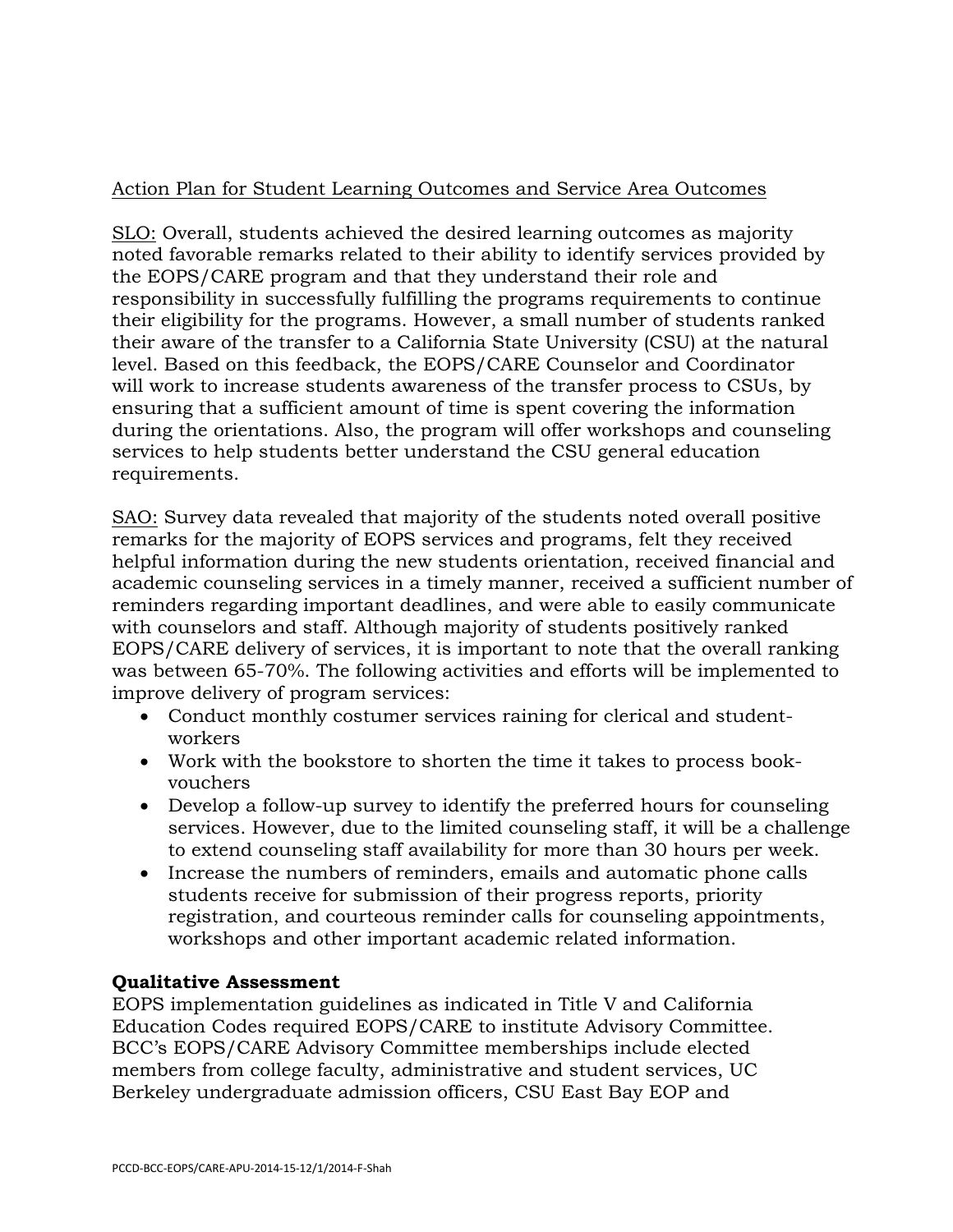recruitment members, SFSU undergraduate admission officers, Holy Names University Dean of Student Services, and community partners: Family Paths, and INROADS, and student representatives. The advisory board meets twice each academic year and plays an instrumental role in implementing the EOPS/CARE programs services and activities. In the 2013-14 academic year, the advisory committee met twice and following inputs were provided:

- In an effort to increase BCC EOPS/CARE student's success and retention rates, the Advisory Committee recommended that the program increase counseling staffing from part-time to full-time.
- Since funding for the Foodie Project is scheduled to end by October 2014, the committee recommended that EOPS request additional Title III grant funds as they funded the initial project.

The assessment tools for service area outcomes included a qualitative assessment tool: a short two-question survey. This assessment tool was administrated both during the summer 2014 session and fall 2014 semester to continuing students. Since the assessment asked open-ended questions, a wide variety of feedbacks were received. The program is currently reviewing and analyzing the plethora of feedback received.

# **Unit Strengths**

Berkeley City College's EOPS/CARE program is successful in recruiting and retaining first generation and low-income students. Though comprehensive services and a case by case management approach, EOPS/CARE program makes a positive impact on students' academic success. Also through close collaboration with college faculty, staff, and oncampus community programs, EOPS/CARE provides innovative services to students to achieve their personal and academic goals.

- 1. BCC CARE program supplemental services: financial assistances, extensive case management with academic and personal counseling and advocacy at the county level, are effective in reducing social and academic difficulties of its students. The CARE programs' strong relationships with local agencies, such as Bananas child care referral agency and FamilyPath, allow students to obtain information and support with child care referrals, parenting classes, personal counseling and nutritional services. Also, the CARE programs close collaboration with the CalWORKs program aids to streamline the intake process and recruitment of students. The programs also continuously engage in efforts to keep the programs participants informed of the changing policies and regulations within the Welfare to Work program and the local counties Social Services Departments.
- 2. EOPS/CARE programs strength also includes the various ongoing professional development trainings and activities available for the program counselor, coordinator, and staff. The EOPS/CARE counselor regularly participates in monthly counseling department meetings, annual district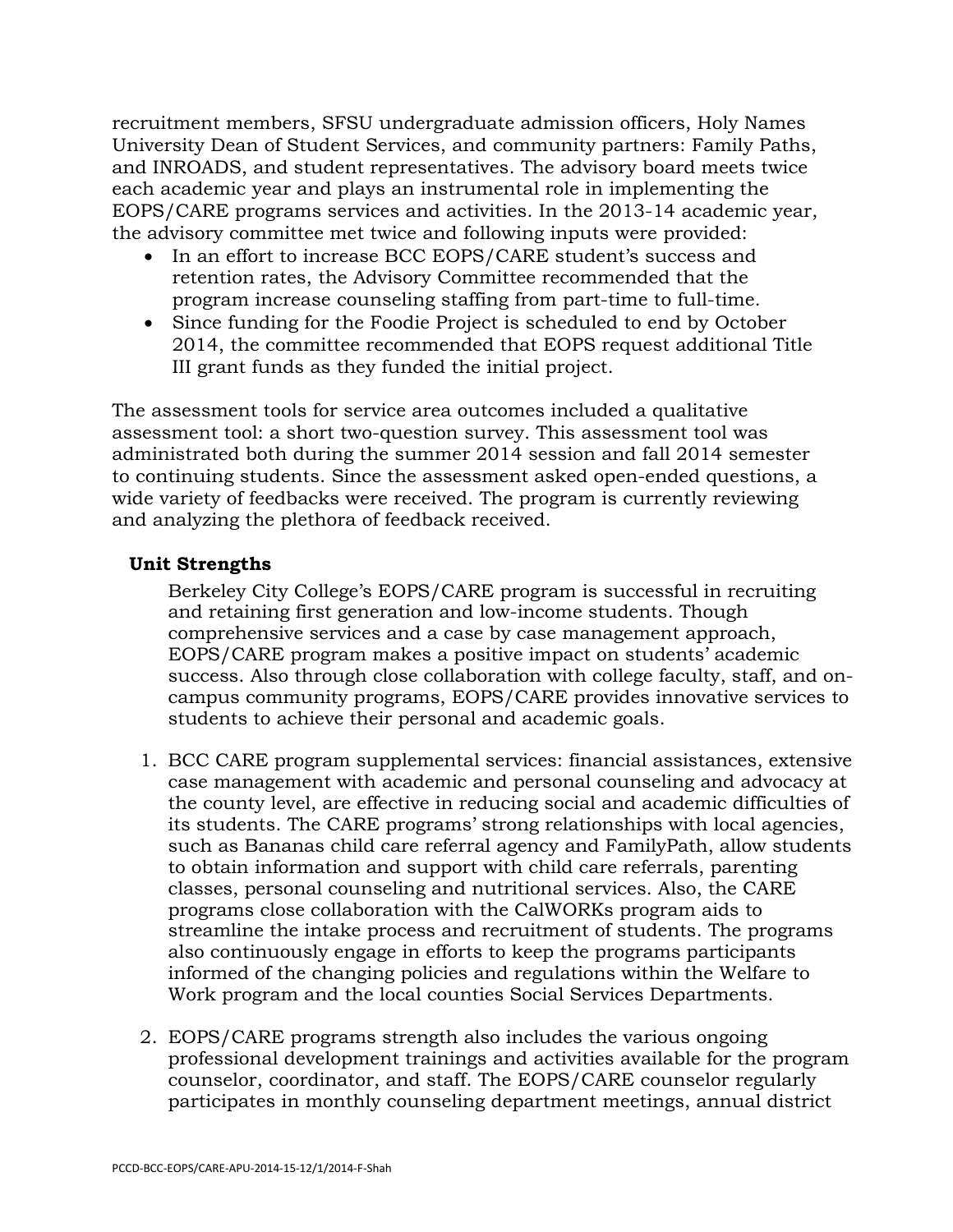counselors retreat, conferences for community college academic counselors, and annual counseling Intern supervision trainings at San Francisco State University Department of Counseling. The EOPS/CARE coordinator attends the annual California Community College EOPS Association Conference (CCCEOPSA), the New Director's training, the Chancellor's Office technical assistant training, and SSARC/MIS webinars. Also, the coordinator as a member of college and district shared governance meetings, interacts and collaborates with the colleges various departments and programs on regular basis. The collaborative effects have resulted in shared facilities with TRiO, CalWORKs, PACE and the Public and Human Services Program creating efficiencies for the programs.

#### **Weaknesses**

Budget cuts to the EOPS/CARE programs over the last four years reduced the services and programs provided to students in the following areas: book voucher amount, outreach/recruitment services, counseling, transportation grants for CARE, and educational supplies. These services and programs have a major impact of students' academic success and program retention rates, as can be seen by the decline of the programs' success and retention rates since the reductions in the budget.

## **Opportunities**

The EOPS Association and other advocates of the EOPS and CARE programs are engaged in efforts to support full restorations of the EOPS and CARE allocations. This will allow the programs to reinstate the services and staffing to the level prior to the budget reductions.

## **Limitations**

- 1. Limitations of the EOPS/CARE program include:
	- i. Academic achievement- currently BCC EOPS/CARE success and retention rates are slightly lower than sister colleges. Counseling and tutoring services are needed to increase efforts to ensure students successful completion of their courses and utilization of tutorial and mentor services.
	- ii. CARE students continue to experience great delay from the county to provide current "Notice of Action" forms for each semester. This leads to delay in providing service in a timely manner.
	- iii. Some EOPS/CARE students do not regularly check their Peralta email account and/or do not have access to a computer/internet at on regular basis. This makes correspondence difficult as students do not receive reminders for workshops, priority registration and other important deadlines.
- 2. Students have expressed great need for the computer lab to remain open after standard business hours (8:00am – 5:00pm). However, the limited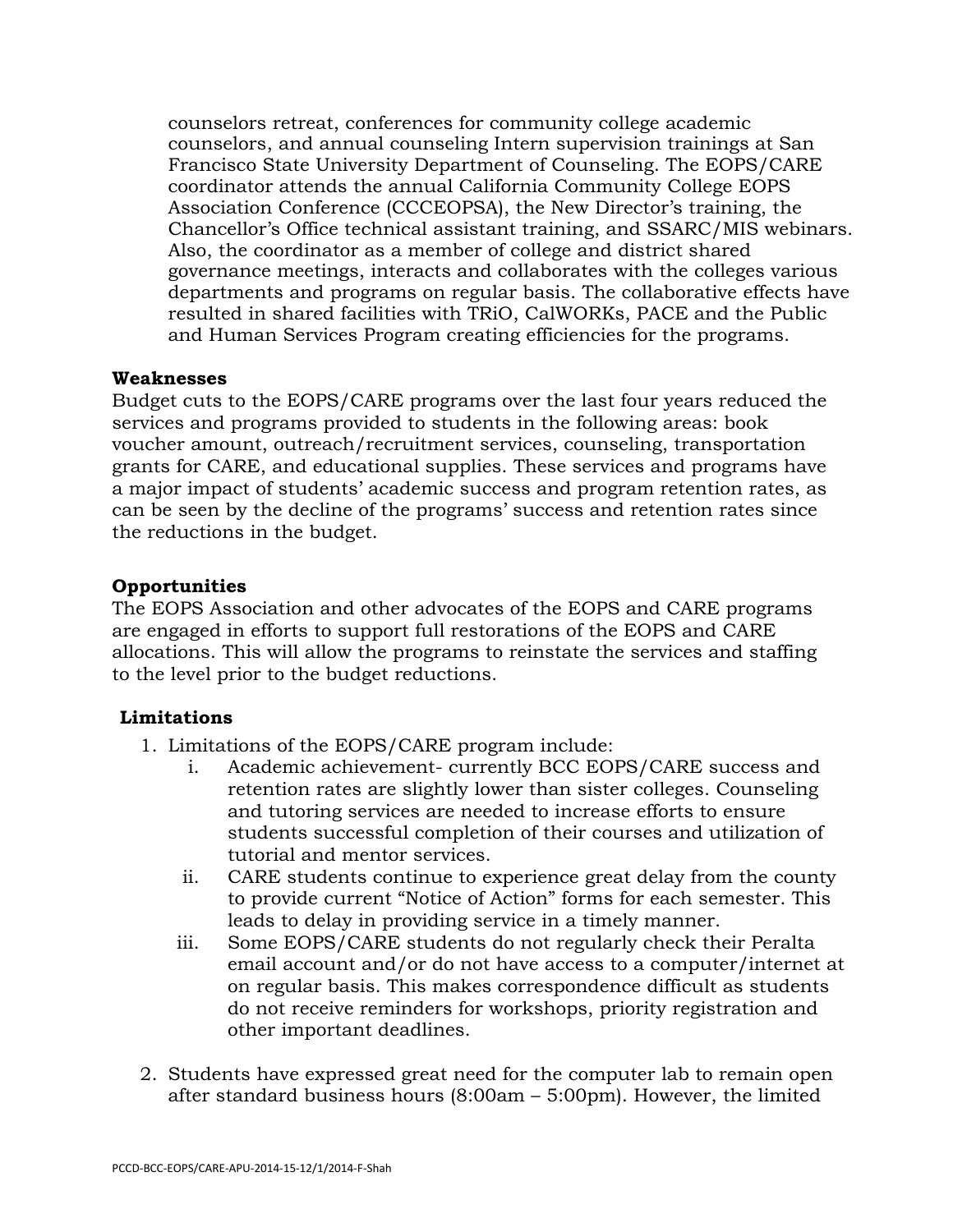staffing and lack of funding restricts the number of hours the EOPS/CARE computer lab can be open to serve students, especially during evening hours.

# **Action Plan for Continuous Improvement**

- 1. Improve Student Success and Retention:
	- i. While the program recently hired one full-time counselor, the need of counseling services continues to be high among students. As indicated in the survey data, not all students are able to schedule an appointment that best fits their schedule. An additional part-time counselor is needed to ensure all students have access to counseling services.
- ii. Hire two or more classified level tutors to provide comprehensive tutoring services to students in Math, English, and Science courses. Research conducted at BCC indicates that a high percentage of African American students experience challenges in successfully completing college level math class, especially Math 13. This has created an inequity in the transfer and graduation rate of African American students at BCC. The additional tutoring services will address the indicated inequity.
- iii. Thorough follow-up program-requests for additional classified staff and work-study student workers to update the EOPS/CARE Access database, identify students who fail to make counseling contact within the first month of each semester, ensure submission of progress report, participation in workshops, and priority registration. The student-workers will contact the EOPS/CARE students via phone calls, emails, and mass communication, such as Facebook and Twitter, to remind students of their appointments.
- 2. Monthly training for Classified and Student workers: Establish dates and times for monthly training for the spring 2015 semester, to ensure all EOPS/CARE staff members are current on the program activities and events and identify areas of improvements
- 3. Increase efforts to encourage students engagement on campus: Develop pathways for students to become aware of BCC programs and services, engage students in campus activities, and encourage students' participation in transfer based events and programs.
- 4. Implement use of online scheduling/appointment system: Collaborate with college Technology Department and Student Services Vice President to explore funds to implement online appointment scheduling system (i.e. E-SARS) will allow EOPS students to schedule counseling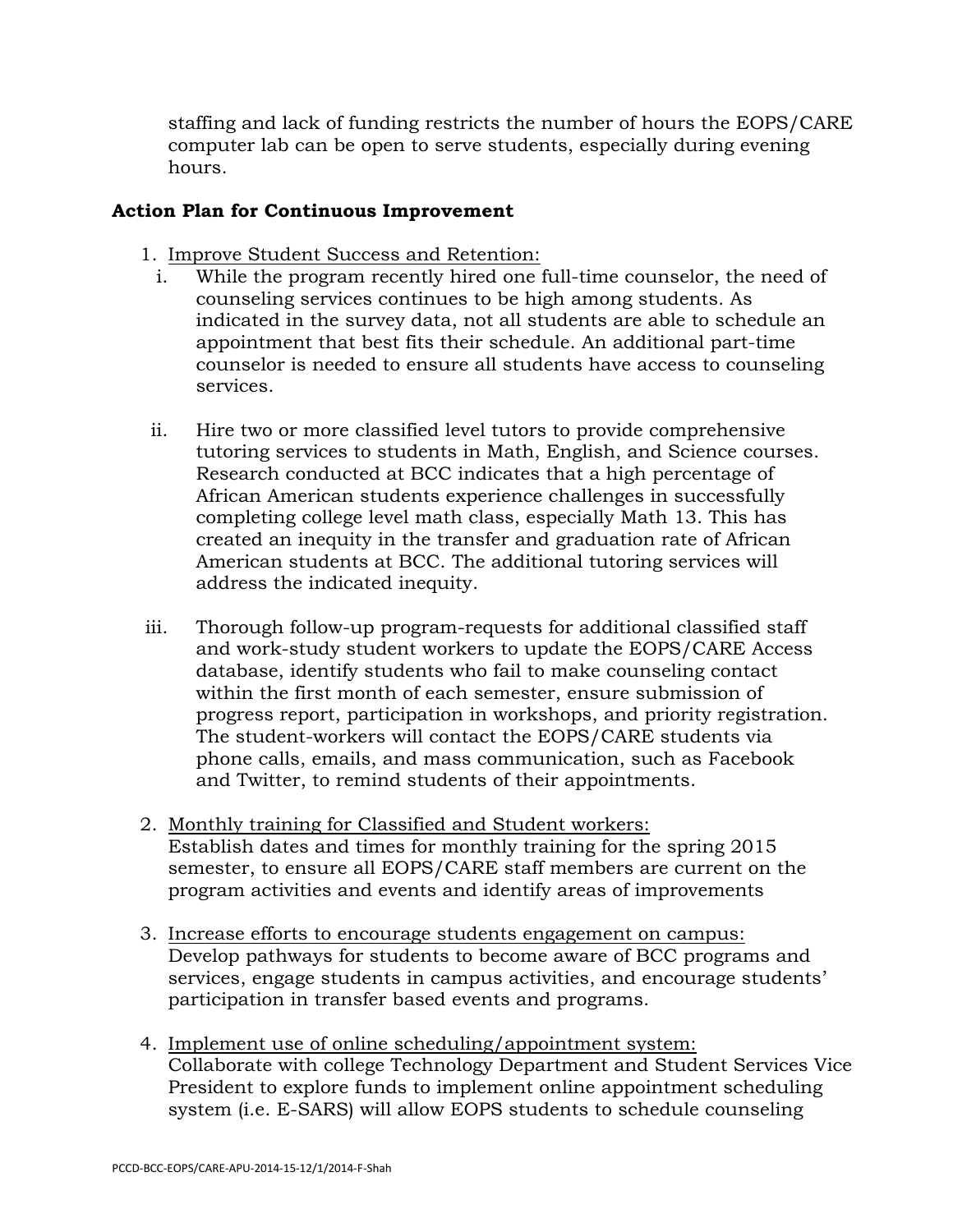and/or counseling intern appointments any time of the day, from any host with internet access.

# **Additional Planned Educational Activities Towards FTES, Student Success, Persistence, and Completion**

# Meet District FTE Target for AY2014-15

All EOPS/CARE participants, with the exemption of students with a disability, are required to maintain a full-time enrollment status in order to receive program services and support. In 2013-14 academic year, EOPS students represented 23% of the college full-time students enrolled. To further increase the FTE of the program, an increase in the counseling staff is needed as it will ensure that all program participants develop and follow their comprehensive student educational plan (SEP) and receive support with making adjustments to their schedule and SEP.

## Increase Student Success/Persistence

The EOPS/CARE program has a long history of increasing student's success as it recognizes and support students' potential through various support services, including academic counseling services, book vouchers, priority registration, and tutoring. The EOPS/CARE program collaborates with several campus departments including CalWORKs, Financial Aid, Transfer and Information Center, Learning Resource Center, Admission and Record office, Disabled Student Program and Services, and instructional programs and departments to enhance students' access to resources relevant for their academic success.

Also, the EOPS/CARE program requirements support students in keeping a satisfactory academic status, as all students are required to complete at least a minimum of 9 or more units with a 2.0 or higher GPA to continue in the program. These requirements help students maintain satisfactory academic records and increase their persistence.

The program also ensures students success via the mid-semester Progress Report. The feedback provided by faculty via EOPS/CARE mid-semester progress reports serve as an early alter system and the counseling staff provide interventions to students who are identified as at risk for not passing their courses. The graduate counseling Intern holds special drop-in appointments during the progress review week. This ensures students have access to counseling services and referral for tutoring and other supportive services.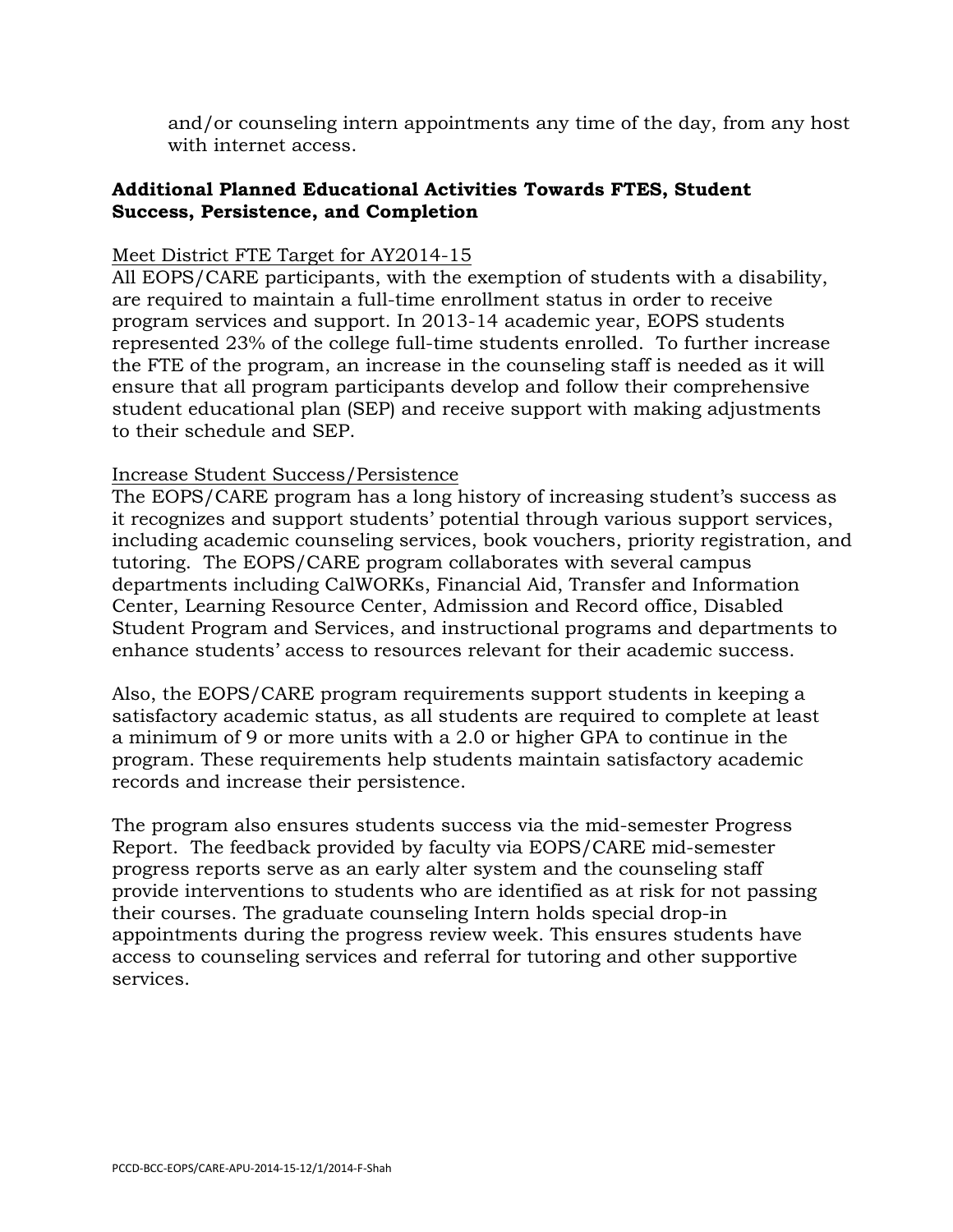## **II. II RESOURCE NEEDS**

#### **Human Resource/Personnel**

| <b>Current Staffing Level:</b> | Headcount      | FTE Equiv. |
|--------------------------------|----------------|------------|
| Faculty (Permanent)            |                |            |
| Faculty (PT/Adjunct)           | $\overline{0}$ | O          |
| <b>Classified Staff</b>        | 2              | 2          |
| (Permanent)                    |                |            |
| <b>Classified Staff</b>        | $\overline{0}$ | O          |
| (Hourly)                       |                |            |
| <b>Student Workers</b>         | 3              |            |
| ICC/Consultant/Other           | $\overline{0}$ |            |

#### **Narrative**

EOPS/CARE staffing include: one full-time Coordinator, one full-time counselor, one full-time Clerical Assistant, 3 students workers and two work-study math tutors.

The coordinator is responsible for planning, coordinating, and implementing the day-to-day operations of the EOPS/CARE programs. The EOPS/CARE counselor provides academic, career, personal and transfer counseling services to the students, four days a week for total of 30 hours per week. The clerical assistant and student Aids provide a wide-range of support services in assisting the implementation of programs and services. The math tutors provide tutorial services to current EOPS/CARE students, who need additional tutoring services to those provided by the college.

#### **Program Needs: (personnel, facilities, technology, funding, equipment, etc.)**

#### Personnel:

- 0.50 FTE -Two classified level Math tutors
- 0.50 FTE -Two classified level English tutors
- 0.50 FTE academic counselor/coordinator
- 0.50 FTE- Classified level Outreach/Recruitment Personnel Staff
- 0.50 Classified staff

#### Facilities:

• Storage room to store old students' files, outdated textbooks from the EOPS/CARE Book Loan program, and supplies.

#### Technology:

• The EOPS Front desk needs updated computers: Currently the front desk is equipped with